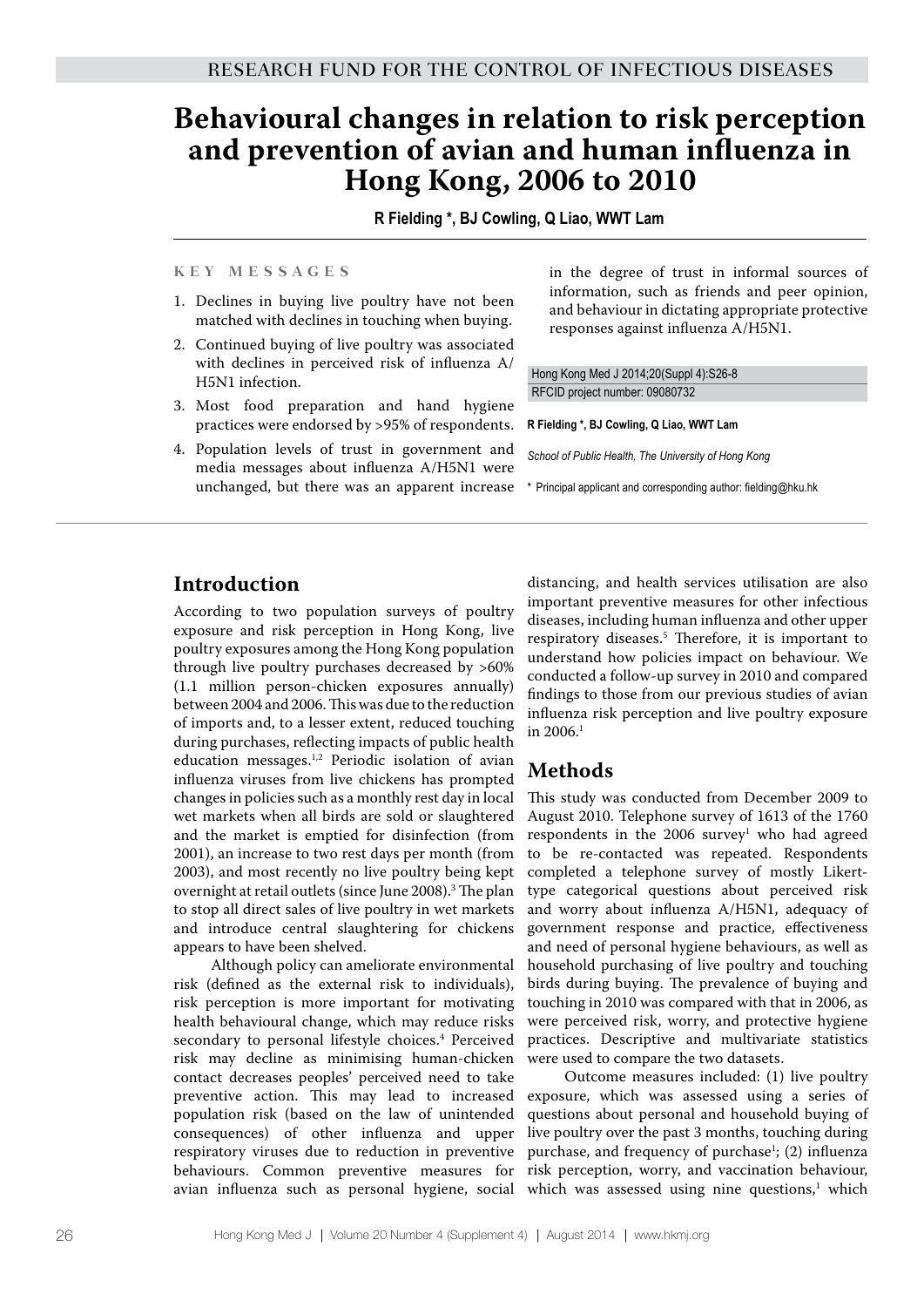were either binary (have you had vaccinations?) or in categorical Likert scales; (3) personal hygiene practices and their perceived effectiveness, which were indicated by their level of protective personal hygiene practice (covering mouth when sneezing; washing hands after sneezing, coughing, touching the nose; using liquid soap to wash hands; use of serving utensils; touching lift buttons with protection) using a 5-point Likert scale (from always to never). Eight more questions were asked about how effective respondents felt these practices were; (4) attitudes and knowledge about avian influenza and trust in media and government information, for which 27 statements were presented and respondents were asked to indicate their agreement using a five-point Liker scale (from strongly agree to strongly disagree)<sup>1</sup>; (5) attitudes towards government interventions to prevent avian influenza and their continuation, for which seven Likert-scaled questions (from strongly agree to strongly disagree) about government action to control avian influenza were asked, as were 11 about the need to continue or maintain these practices now; and (6) demographics of respondents, which were adopted from the 2006  $\text{survey}^1$  and supplemented by questions on the structure and health status of the household members.

#### **Results**

Of 1630 respondents agreed to be re-contacted, only 680 (42%) could be traced, of whom 461 agreed to complete the repeat questionnaire. Compared with the 2006 survey, in the 2010 survey, 18-to-34-yearold respondents were more likely to have declining perceived risk of influenza A/H5N1 infection (odds ratio [OR]=2.30, 95% confidence interval  $|CI|=1.25-4.24$  and less H5N1 worry,  $(OR=2.01,$ 95% CI=1.10-3.66). Moreover, more educated respondents (OR=1.90, 95% CI=1.09-3.31) and those who were middle-aged (34-to-54-year-old) had less perceived risk from buying live poultry (OR=2.31, 95% CI=1.33-4.01). About 33%, 11%, and 21% of respondents respectively reported perceiving an increased likelihood of H5N1 infection, H5N1 worry, and perceived buying risk. The remaining respondents reported either unchanged risk (28%, 49%, 46%) or declining risk (38%, 40%, 32%). Household buying of live poultry had declined from 73% to 41%, with households buying on average 11.4 chickens/household/year, compared to 14.4 in 2006, and perceptions of increased risk from buying were associated with not buying live poultry (OR=0.34, 95% CI=0.19-0.60). However, touching during buying remained unchanged at ~5%. The mean exposure to live poultry per household per year decreased 38% from 0.72 in 2006 to 0.57 in 2010 (P=0.011).

The prevalence of most personal hygiene practices remained high, except for covering mouth when sneezing/coughing and hand washing frequency; males were less likely to cover the mouth when sneezing/coughing or to use liquid soap for hand washing. These hygiene declines were associated with declining worry about H5N1 (OR=1.61, 95% CI=1.04-2.47).

More than 90% of respondents agreed recommended preventive practices were somewhat or very necessary, except for wearing face masks in wet markets (32%), avoiding crowded places (43%), and using bleach solution in drains daily (33%). After adjustment for demographic factors, associations between direction of change of perceived risk and

TABLE. Association between direction of risk perception changes and protective hygiene practices

| <b>Risk perception change</b> | OR (95% CI) [not necessary vs necessary]               |                                    |                                                                      |
|-------------------------------|--------------------------------------------------------|------------------------------------|----------------------------------------------------------------------|
|                               | Need of wearing face mask<br>when visiting wet markets | Need of avoiding crowded<br>places | Need of using 1:99 bleach<br>solution in sink and drain<br>every day |
| Perceived likelihood          |                                                        |                                    |                                                                      |
| Increased                     | $0.95(0.58 - 1.55)$                                    | 1.11 (0.66-1.88)                   | $1.11(0.66 - 1.87)$                                                  |
| Unchanged                     | 1.00                                                   | 1.00                               | 1.00                                                                 |
| Declined                      | $0.79(0.49-1.28)$                                      | $1.00(0.60-1.66)$                  | $1.23(0.74-2.04)$                                                    |
| Perceived worry               |                                                        |                                    |                                                                      |
| Increased                     | $0.57(0.29-1.12)$                                      | $0.45(0.21 - 0.98)^{*}$            | $0.40(0.17 - 0.91)^{*}$                                              |
| Unchanged                     | 1.00                                                   | 1.00                               | 1.00                                                                 |
| Declined                      | $0.86(0.57-1.29)$                                      | $0.70(0.45 - 1.08)$                | $1.10(0.72 - 1.68)$                                                  |
| Perceived buying risk         |                                                        |                                    |                                                                      |
| Increased                     | $0.41 (0.24 - 0.71)^*$                                 | $0.55(0.31 - 0.98)^{*}$            | $0.78(0.45 - 1.34)$                                                  |
| Unchanged                     | 1.00                                                   | 1.00                               | 1.00                                                                 |
| Declined                      | $0.93(0.60 - 1.44)$                                    | $0.94(0.60-1.48)$                  | $0.93(0.59 - 1.47)$                                                  |

\* P<0.05